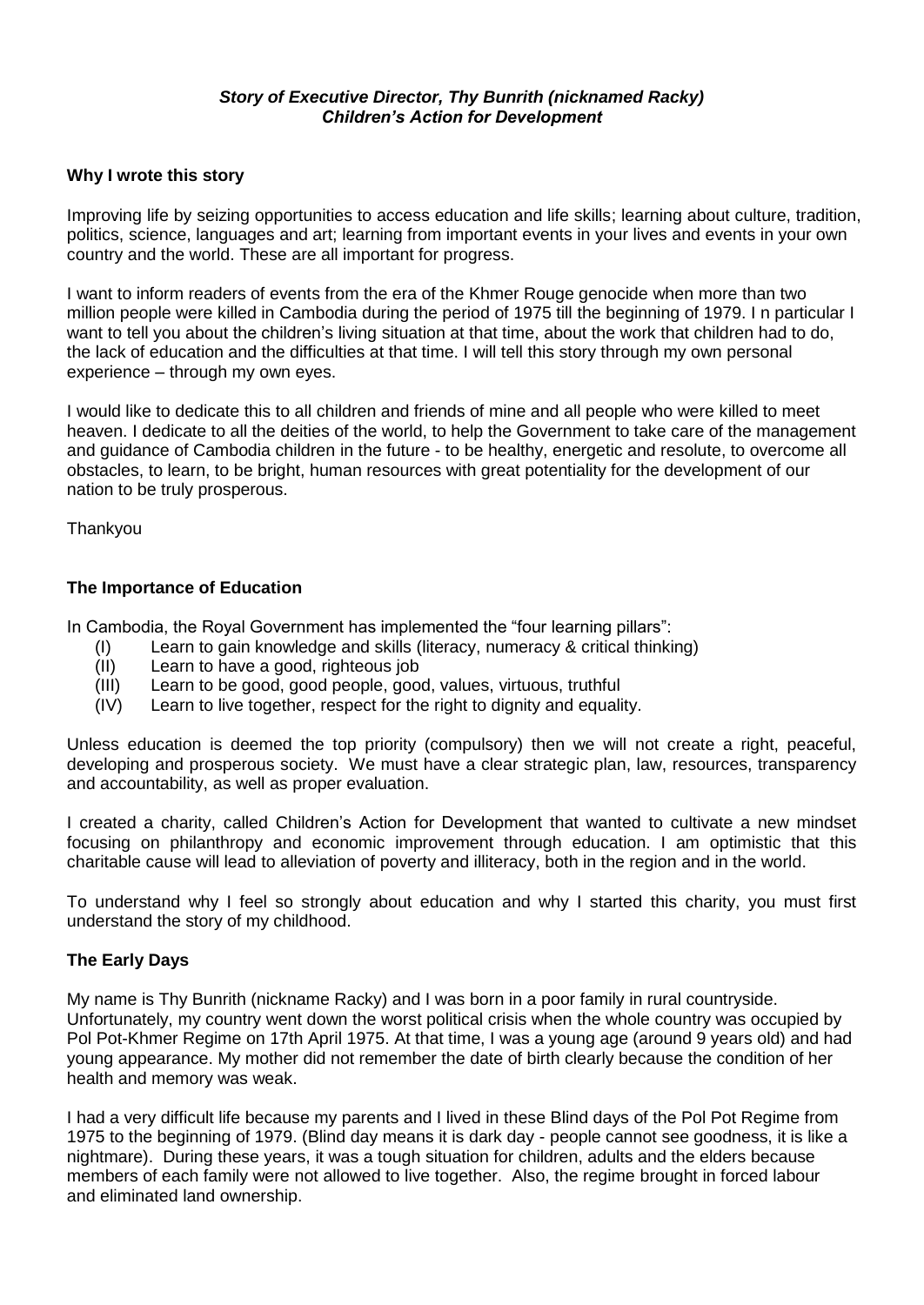During the time of the Khmer Rouge, I lived with other children in the childrens workplace. Many kids were bigger than me, but some kids were as small as me. Many children lived together but boys were kept separate from girl children. Some of the children and adults were assigned to manage the children in the children workplace. All children lived and slept in a open large stall, with un-cleaned boards, or bamboo flooring with a plant-string mattress (the long water-plant).

Children had few important belongings with 1 or 2 old outfits, a pair of black rubber slippers and a thin cloth for wiping and sleeping. When we wake up, we hear the screams and snarls (when people frown angrily with teeth bared like the dog) from the people in charge. The children wake up and collect the covers then lined up to listen to instructions for the day.

The children's work included; keeping the sparrows away from the rice in the fields, send seedlings to old people, cutting wild string to tie seedlings, collecting cow dung and small plant to make compost for rice growth etc. The site was located in the middle of a rice field, near a large snail lake - near Phnom Sampov (Sailing Boat mountain).

The children were abused - they did not let the children live or meet with parents or relatives and they separated the children. When eating, sleeping, taking a bath and working we were constantly monitored. Anyone who had urine or stool at night time was punished by giving them more work to do and cleaning the stool on his own. According to their law: "Most of the food has the power of the urine and the stench". This means, if someone had urine or stool at night time, it was because the children ate a too much rice and water in the day time - and it made the children have urine or stool at night time.

When the children were sick, all of us were given a boiled traditional remedy water with bitter taste, or a few loaves of traditional tree-root medicine with bitter taste for a few day. I heard they followed one proverb: "pretending to be sick, but more eating!". I do not understand this at the time! I know now it means if someone was sick or had fever, he must work because he eats the food of the organization.

I was so thin, my knee was bigger than my head, my belly was bigger, my head was bigger, my eyes looked like very deep holes. When time of eating, children ate only porridge and have just a few pieces of rice counted in 1 bowl. This porridge did not taste of anything but salt and water. Children were given this 2 times a day, day and night. Eating was scheduled, if anyone comes late to an overnight meal, there was nothing left to eat, or they would be not allowed to eat.

One time when I was not able to come for eating time because I went very far to collect cow-dung and small plants, I had nothing to eat. I was so hungry, hungry. But the organization determined I did not collect enough. I was punished, not only no food, but they took me to the education building and said that I was doing wrong and lazy and then they took me to pick fruit up the tamarind tree, which was very big. They forced me to climb up the tamarind tree with their anger- face and voice - because they said they wanted to eat it. At that time, I was shocked and had tears, but my stomach was hungry, and I thought that if I did not go up, I would probably have died

Sometimes I saw some children at the childrens workplace disappeared without knowing reason. So I tried to climb to the top of the tamarind tree and I picked up a lot of fruit for them, but they did not really want it so they did not wait to pick up fruit from me. They did this only to be cruel to me and I kept picking fruit. Suddenly I looked down, I saw dried grass, rice-straw they had gathered to put around the tree and set the fire on, and they walked away with big laughter. As for me I was on top of the tree and I was scared and I thought that this was the day of this little boy's death! I do not remember anything except praying to the angels, help me, help me! But soon, the wind blows hard and mixed with the raindrops, that put out that fire. I went down and returned to the children's place. Without eating porridge, I ate tamarind fruit so I got sick- diarrhea for one night and one day. They let me take traditional tree-root remedy and then I became normal and I work normally.

There was another time when I come back too late because I went far again to collect cow-dung and small plants. I was punished again. This time they were very wrong, they did not give me food and punished me by telling me to jump from high shore into a river that was flowing fast and underneath was deep water. I was horribly shocked, unable to speak, tears just flowed down and I almost could not breathe. They do not understand this, they build up voice, shouting at me, and force me to jump because they say I made a mistake and showed laziness. They do not want to let others follow my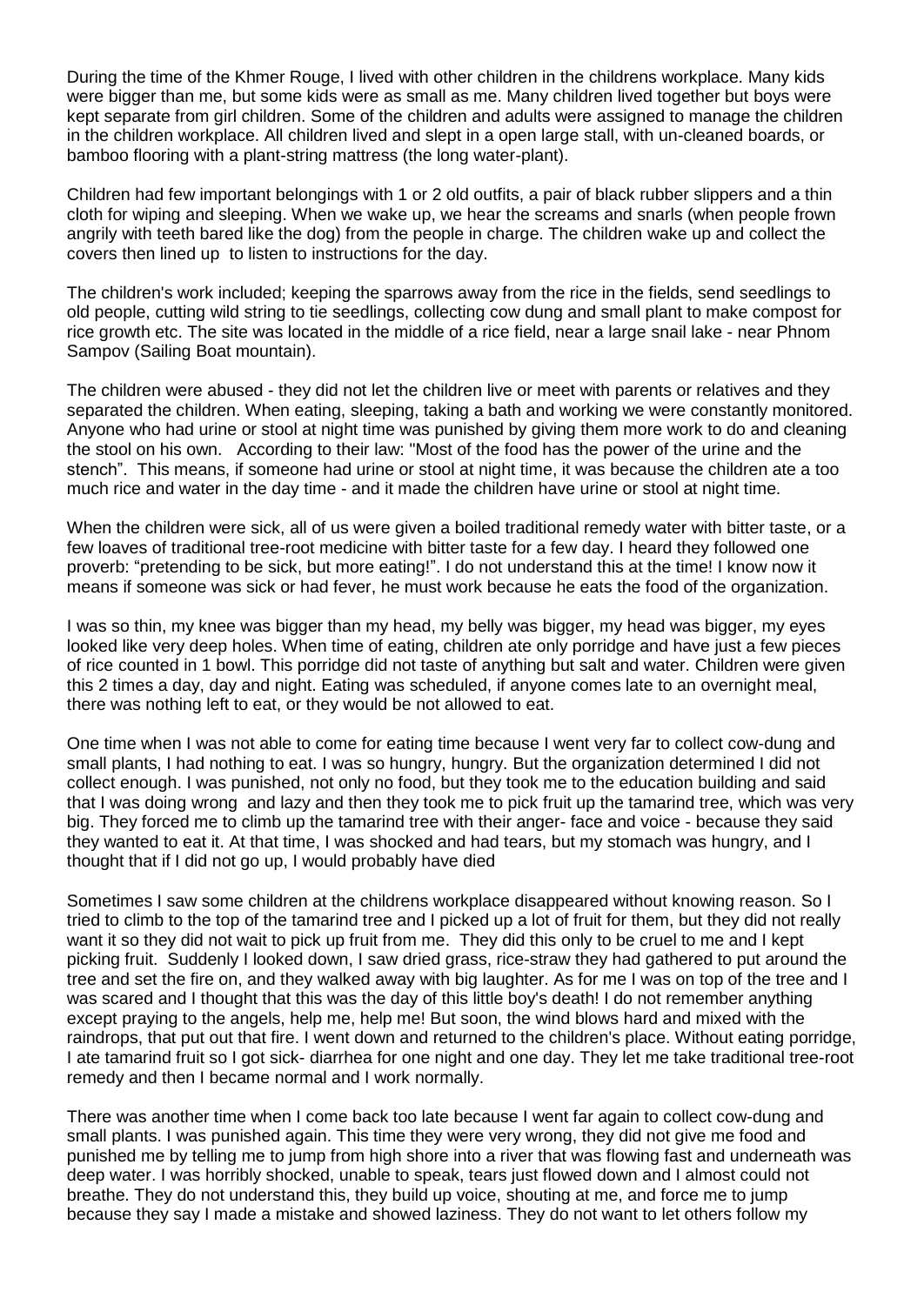example. I know that no one can save my life, my self-esteem; so with the eyes closed, I was jumping from the shore, nothing aware, I lost control. By the power of life, I tried to catch the trees in the water, but the wave kept pushing and I was floating along the water. As the flow of water was gradually weaker I could climb up the shore safely.

This time, I did not go back to the children workplace, because I know I will be killed later. This poor child sent his life into the jungle, walking without knowing where to go. I kept walking and running in fear and don't know where to find a booth (a place/shelter to stay or sleep in).

On this horrified trip, I saw a lot of dead bodies- smelling so bad and I heard voice of squirrels crying that made me not sure of being able to survive or die. Run far and wide, I'm tired and hungry, I eat small, black plant fruits that grow in the bush, melt, sweet, bitter and somewhat tangy (I remember those fruits so well that I asked my grandmother about those local fruit and she said they were wild pearl /pongroeng fruit, krochokchab fruit, Khneong fruit, Dongkieb kdam). I drank water in the fields for survival.

I spent a lot of time running and walking through the forest, aiming to find my relatives. Until in the evening, the sunshine was nearly gone, there was no brightness and the mountains and big trees hide the sun, I saw a long booth with thatched roof. I saw the smoke and the voices of the old men and women talking. At first, I did not dare to go in but, because my belly was in tightness and hungry, I walked in the long cottage and I saw my grandma and a few old men who helped my grandmother there. Then I was happy to cry with grandma. A few moments later, I saw another old man approaching. He looked at me with astonishment and sadness. Without saying one word, he went over to split-cut firewood, and prepared to cook rice for the field people to eat because the time was near when the field workers come back to eat the evening. My grandmother and other old men cooked rice for people who work in rice fields.

Before field people came to co-operative kitchen, my grandma had to take the whole good cooked rice, leaving the over cooked rice-crust at the bottom of the pan. She also took a spoon to scratch it and piled into two or three pieces which are equal to chicken-egg size and gave it to me to eat. My grandmother was keeping watch at that time, because even the rice crust was watched if it was lost from pan, so she did not dare to bring too much rice-crust for me to eat. After I ate, my grandma told me to go to the children's workplace, but I told her that I could not go back, telling her all the things that happened to me. And then she brought me to a cottage where she lived with two or three grandmas that was not far from the kitchen.

Grandma thought "I know a good way to make a place for you to live in". My grandmother and other grandmothers dug a landhole for me to sleep and hide from the people's eyes, so they could not find and kill me. I remember that place was not big, but I could sleep and hide from the puppet-guy leader from the children workplace and other people. Grandma put grass over and left a tiny hole with air coming in and the pipe of the papaya as a pipe to breathe. It gave me place to hide when people come to look for me.

I do not know how long I have been in the pit, because I never count, but it's too long. They came to find me at my grandma kitchen several times because they suspected I did not die. However, after they searched for me many times, they did not see me, so they stop at searching for me. And I also changed my name from Sothea to Koymoy. (In childhood, my name was Sothea, but I did not want someone recognize/know my name when I stayed with my grandma, so my grandma called me Koymoy. But after liberation day, I changed from Koymoy to Bunrith).

Living with grandmother was better than living in the children workplace, but it was still the fact that I cannot go anywhere and have to stay in the pit and use papaya roots to get air in, and go hide when strange people come. Every day, I went out of the pit and I always walk straight to the pit when I hear the screams /signal voice from my grandma, immediately I go into the pit. Every day, she gives me rice to eat.

And I started thinking what else to do? I cut small wood, made clay as cattle, horses, elephants, crabs and fish. I wanted to learn a language but there was no school and I did not have the full right to learn a language. Every day, I listened on the wind blowing down to the animals crying, laughing sound of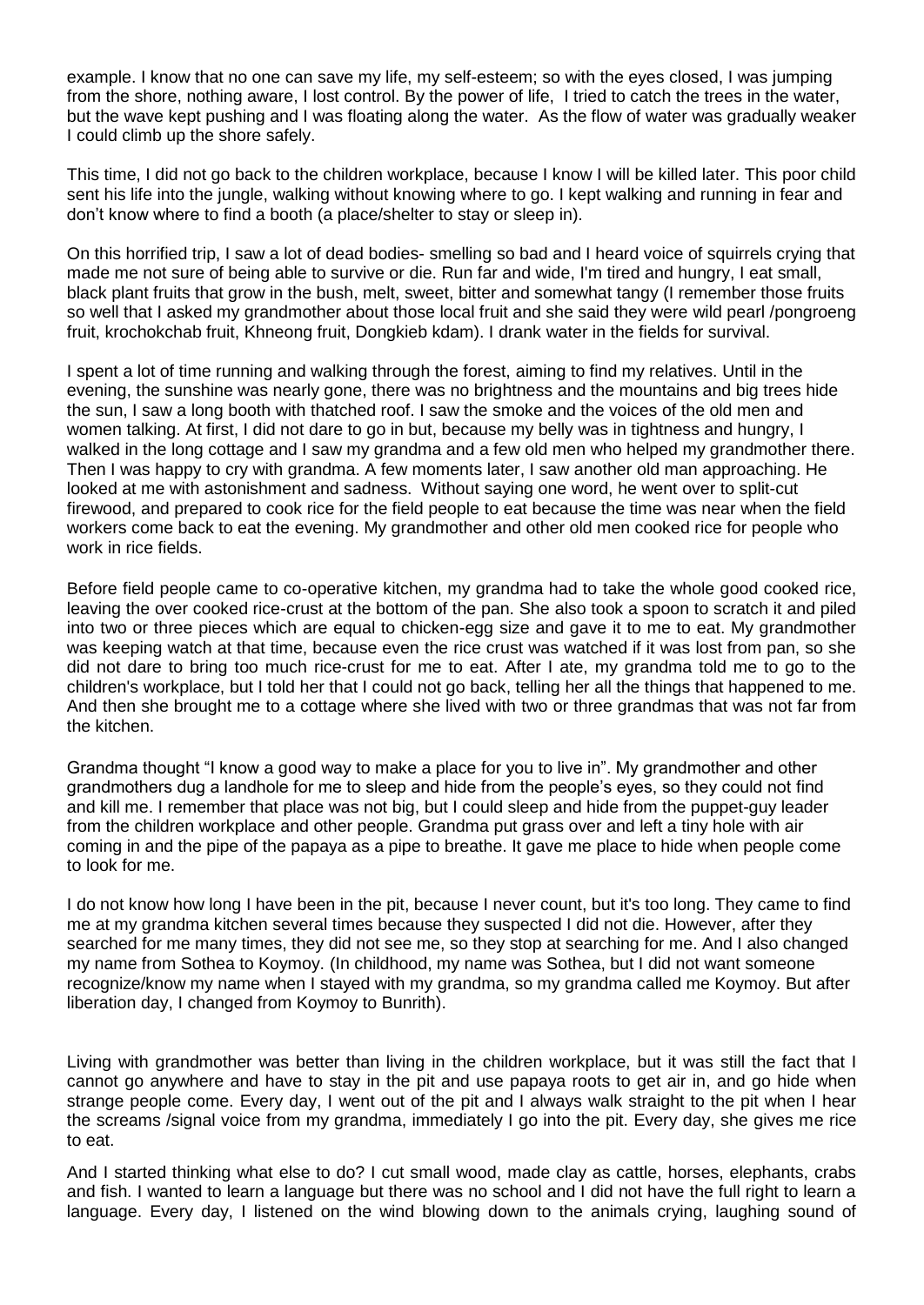people working, and shouting voices to order people to work hard to achieve the goal of the organization state.

Sometimes I listen to Pol Pot radio on air blowing down. Pol Pot speaks about the Vietnamese state, traitors and Pol Pot Radio voice educated people to work for the State and promoted ideas of hate, killing and so on. I never heard good words, songs of children, beautiful songs, and never heard any Buddhist monks chanting because pagoda and schools were destroyed completely. And I never hear love songs as well.

I think and asked myself: Why is this happening? How did it happen? Are other places the same? I do not understand it. However, there is no answer and no one can give the answer at all. Then I began to think that learning/literacy would be great!

Both young and old were scared to speak out. Pol Pot supporters were talking rude, so other people lived with fear, oppression and had no rights even when living in their own house. They were scared to eat their own food. They had no right to enjoy any wealth or to have their own opinion. I was at that time a young child, so did not think much, but I knew I wanted to learn.

A bad story about my grandfather. My grandfather was killed by the Pol Pot in the cave of Phnom Sampov in the blind days. Under unreasonable accusation - as he was innocent. He just did not obey the orders of Pol Pot who ordered him to kill his wife.

My Grandma was hungry, so she picked up the pineapple and oranges that she grew on her own farm, but she was accused of stealing Angka's wealth that Angka state prohibited. (Angka was the name of the Pol Pot political party). I do not understand! Grandma told me with tears across her cheek down that grandfather could not kill her (grandma), so he asked Angka to kill him instead. They took him away and we never saw him again. Grandma was shocked and angry but she had to continue to work as usual, otherwise she would be killed.

One day, a good day, there was a group of soldiers wearing green hats like bowls, and Khmer soldiers coming to help. (I later was told these were North Vietnamese soldiers who had driven out the Khmer Rouge). My grandmother and I joined the other people who were looking for their relatives. We found my father, my mother and we all found relatives together. We enjoyed with tears flowing down and then all of us were sent by command of the Vietnamese army to a new place to rebuild a new life. That day was the day of the liberation of the Cambodian people from the Khmer Rouge regime of Pol Pot, on 7 January 1979.

After liberation, all the people are happy, have rights, there is no violence, no threats or punishment. But many people and children were lacking food, clothing, medicine, schools and teachers. Many had died of starvation, disease and torture by Pol Pot/ Khmer Rouge armies in the most brutal killings. Because the country was emerging from war, insecurity, turmoil and widespread chaos was across the country, with famine and inadequate governance. No international aid was given at this time because the USA and United Nations did not like the Vietnamese government.

Gradually, the domestic situation began to improve and people began gathering people into villages. But for Grandma, she kept her sorrow because her husband was killed brutally in Pol Pot/ Khmer Rouge regime so she ate less rice and had less sleep, had severe stomach pains and a hemorrhoid. Soon she became seriously ill with no cure and she died in 1983.

The State began gathering survivors of the killings of the Pol Pot regime, preparing schools where they could learn and educated survivors of the killings to work to build up the nation. Some schools and educating place were under the trees.

The State health department was organized people to understand health work wherever possible, or at a hospital space if that had not been destroyed by Pol Pot/Khmer Rouge. Not many leaders remained from Khmer Rouge regime after liberation day so the state organized for groups of people to control 5 houses ( led by chief of commune) , and another group of people control 10 houses (equal District Governor).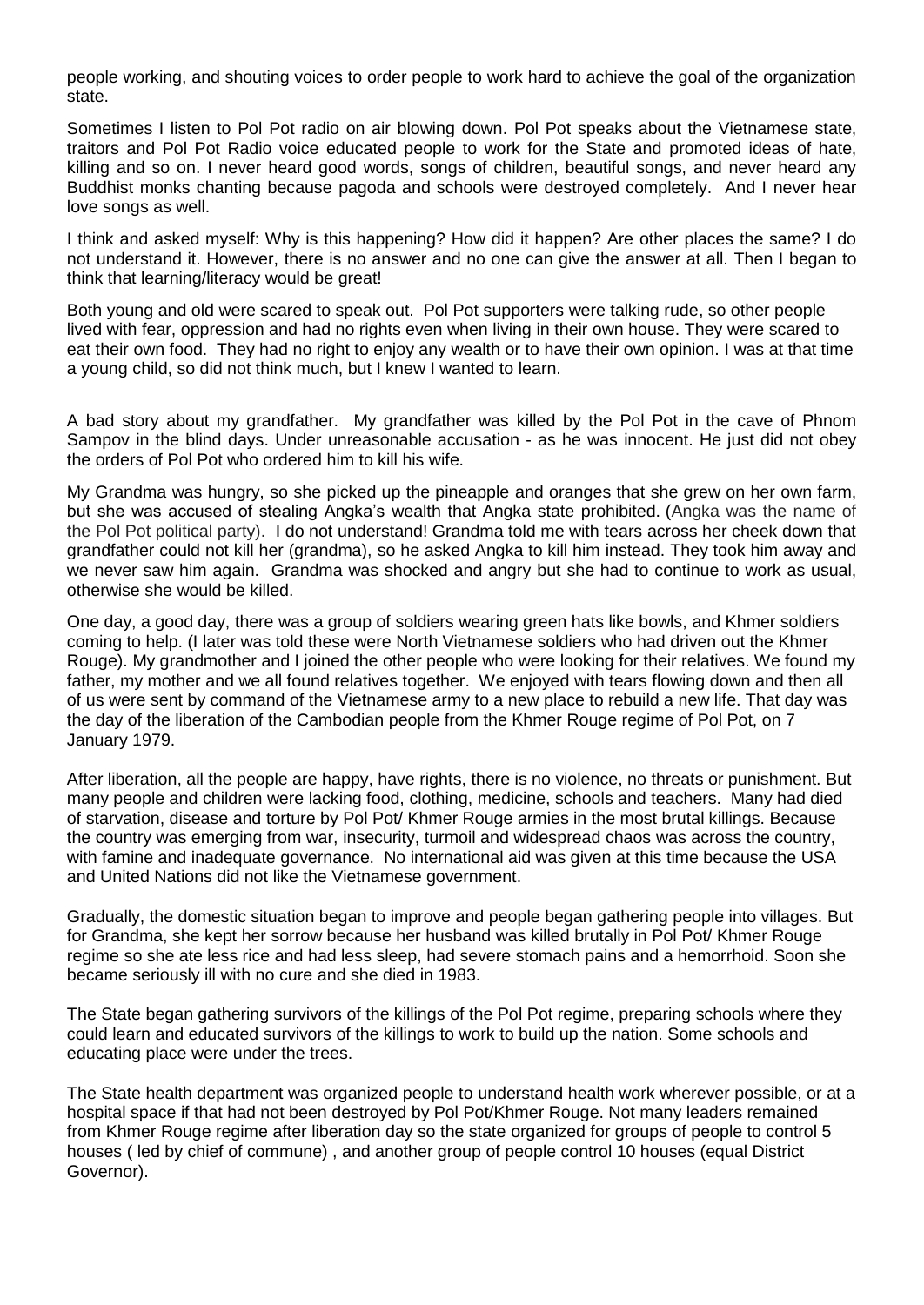But the civil war between government troops and the Khmer Rouge soldiers went on and insecurity continued across the country, such as massacres, killings, child abuse and malnutrition. The school was often shuttered because of shelling of Khmer Rouge soldiers from the jungle. I always run away from the village with my parents and other villagers from gunshots fired by the Khmer Rouge soldiers from the forest into my village. I only learned three or three days a month.

At this time, farming practices were not cultivated because the villagers have to run from bullets almost every day. This civil war continued until 1981 when the fighting got less. Although there were still some shells from the Khmer Rouge in the forest, the children could learn and the farming population was comfortable and can catch fish, frogs and snails in the fields for eating. I was going to primary school and strived to be at number 1 every year.

## **Rebuilding my life**

When I finished primary school, I continued to go to a secondary school, which was about eight kilometers away. I usually went to school on foot. The road was laterite and the forest grew alongside the road. Whenever it rained it broke down into mud and was slippery. I usually lifted my pants up to my kidneys to walk from school to home every day. I was happy to go to school, even though it was such a difficult situation it was not the same as my past time in Khmer Rouge regime.

I always thought when I was growing up, I wanted to help many poor children like me to have a lot of knowledge. And if they have a lot of knowledge, they will become moral and social children/people so my country will not have the brutal day/genocidal day as in the past.

I graduated from secondary school in 1988. My life was difficult so I always went to pick leftover rice stalks, after the rice was harvested, in the paddy field after school. I got hired to do bean picking, chili picking, I was a farm laborer and did some housework for others. And also I cooked rice for my parents because the worked far away in the fields and came back home late evening. I looked after my siblings after school as well. Fortunately my parents love me, although they are poor, they were trying to earn for my study at college.

At that time there were no high schools in the commune as there are now, they were only in Battambang. I had no relatives in town, so it was difficult to learn because it was far from home and I had no means of transport. So I then went to live in the pagoda for my high school education. I worked daily for monks in the pagoda before going to school and also before going to bed. Every weekend I followed the monks to get food from people in the villages or on the street. But my friends who studied with me, looked down on me by calling me "pagoda boy" - every child who lived in pagoda was always orphaned and poor, and suffered discrimination.

I learned English from monks at night because I did not have money to study English at private school like other children. I had to work for monks - like give the monks a massage or make tea for them – in exchange for my English lessons. In class at school, there were only two hours of English lessons per week. I tried to read English daily and practice English speaking with monks.

When I was following the monks, I tried to talk to the foreigners along the road beside me. Sometimes I ask for a book to read at a pagoda when I am free from school. When I finished college, I wanted to be a lawyer, because I see many injustices and abuse of children in society. Unfortunately, the exam was not held in Battambang city and I was not able to go to Phnom Penh because my family was very poor, and there was a lot corruption in the past. At that time I was a monk for a year, but I could not keep watching poverty in the community so I decided to leave the monkhood.

The civil-war ended almost exclusively at the end of 1988 and Cambodia prepared its first election in 1993. The election was supported by United Nations UNTAC.

There was a big shortage of qualified teachers at this time because so many had been targeted and killed by the Khmer Rouge – and others had escaped to live overseas.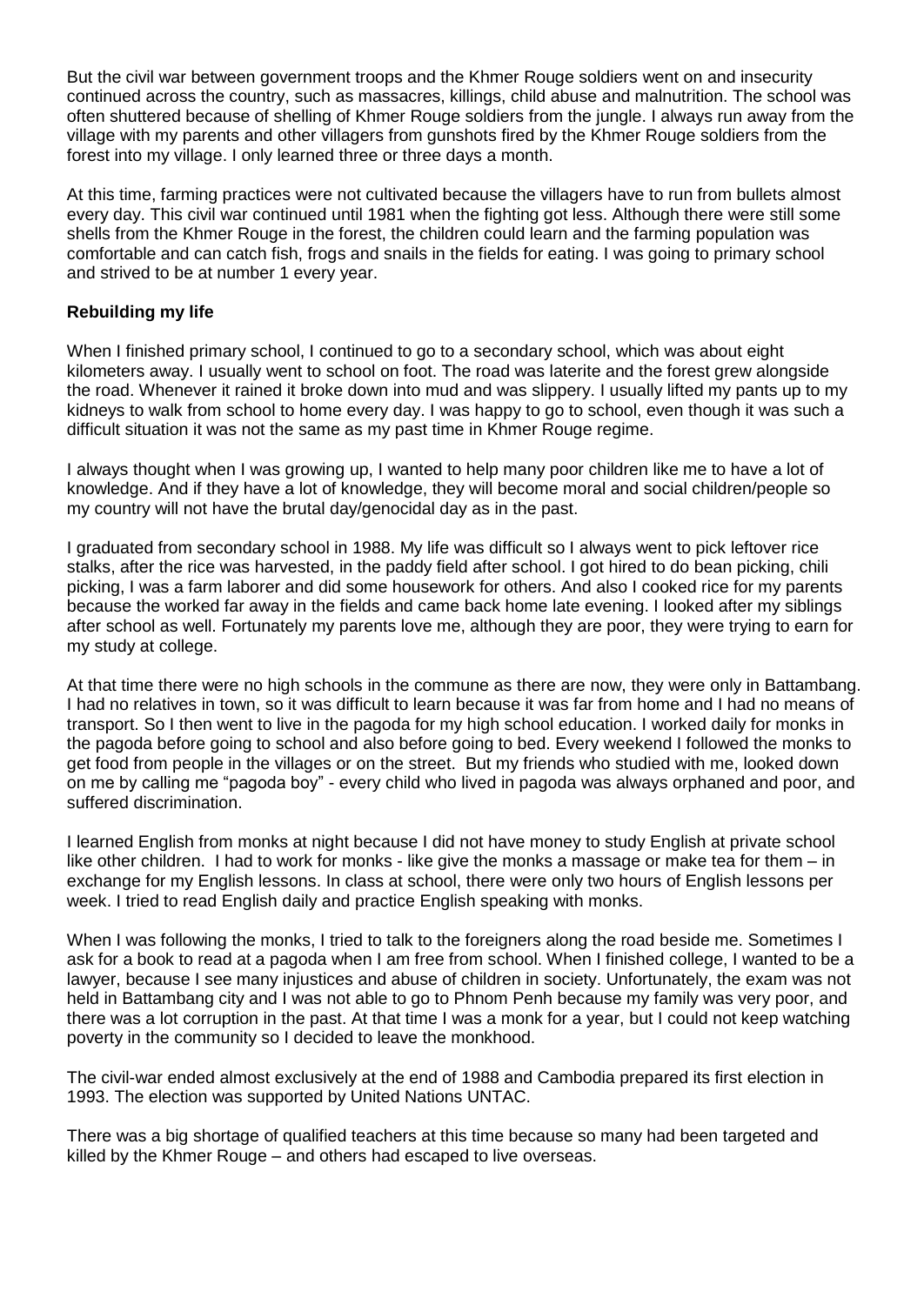Later, I went to work with a non-governmental organization helping poor orphans and children in Battambang as a volunteer. Two years later I went to work at a non-governmental organization called the Asian Children's Education Fund and I stopped the previous volunteering job.

# **The Next Step – Helping Others**

In 2006, when I was out of permanent work, I was teaching English to children at a private school in Battambang. I set up **"Cambodia Education Center".** Cambodia's Education Center offered free English language tuition to the children rural area and 2 volunteers in the community helped me. At first, there were only 25 to 30 students because the community did not have faith and trust in the education provided by our place, but later the community people started to know and be more interested and the children then registered to learn English at **"Cambodia Education Center".**

At that time, I saw major challenges in rural education:

(1) Many children in poor households did not have enough nutritious food, poor learning outcomes, and high rates of drop out from school

(2) Communities and parents did not fully understand the value of real education and there was corruption;

(3) Many children were poor in math and Khmer language.

(4) The teaching techniques of teachers was limited

(5) The leadership and management of the school directors was poor

(6) High gap between equitable education and gender (girls not supported to go to school)

(7) Educational services at rural schools were inadequate and not appropriate (a large number of teachers had never been trained in the new techniques of learning and teaching, lack of teachers, and inadequate infrastructure),

(8) Parents or career takers represented a poor and less educated population (some of whom had not completed primary school).

We cannot solve all of these problems but I met the Commune Chief and discussed these problems. He encouraged me to find ways to improve and that was why I decided to change **"Cambodia's Education Center"** and set up a non-governmental organization, **"Children's Action for Development (CAD)".**

CAD was registered with the Cambodian Ministry of Interior as a Non-Government Organization (NGO) in 2011. Since that time, CAD has established a Governing Board, written procedures manuals and entered into agreements with the Ministry of Interior. We have made partnerships with International NGOs and have been able to support the education of thousands of children in the Battambang area.

CAD's aim is to tackle major problems around education for children in rural areas in Cambodia because the government pays primary schools only \$2.25 per child per year to operate and maintain their schools (excluding teacher salaries). Many children drop out because parents take their children out of school to work on the land. This creates many basic problems for children at a very young age and is a cycle that CAD wishes to break.

For information about CAD (Vision, Mission, Strategies and projects) see our website [www.cadcambodia.org](http://www.cadcambodia.org/)

# **Supplementary Class**

We formed a project which was aligned with the Education Strategic Plan of Education of the Ministry of Education, Youth and Sport, called *"Supplementary Education Class Project"* and many children enrolled:

- We started with 30 children, this increased to 100 in 2012, and 360 in 2013.
- We started with 1 center and now have 3 centers
- We had 2 community teachers in the beginning and this increased to 10 teachers in 2013.

The aim of the project was to catch children who had dropped out of school, or those at high risk of drop out, and help them gain knowledge on writing, calculating, numeracy, virtue, and child rights. This project has contributed a great deal to the strategy of the Royal Government educational policy by reducing dropout rates.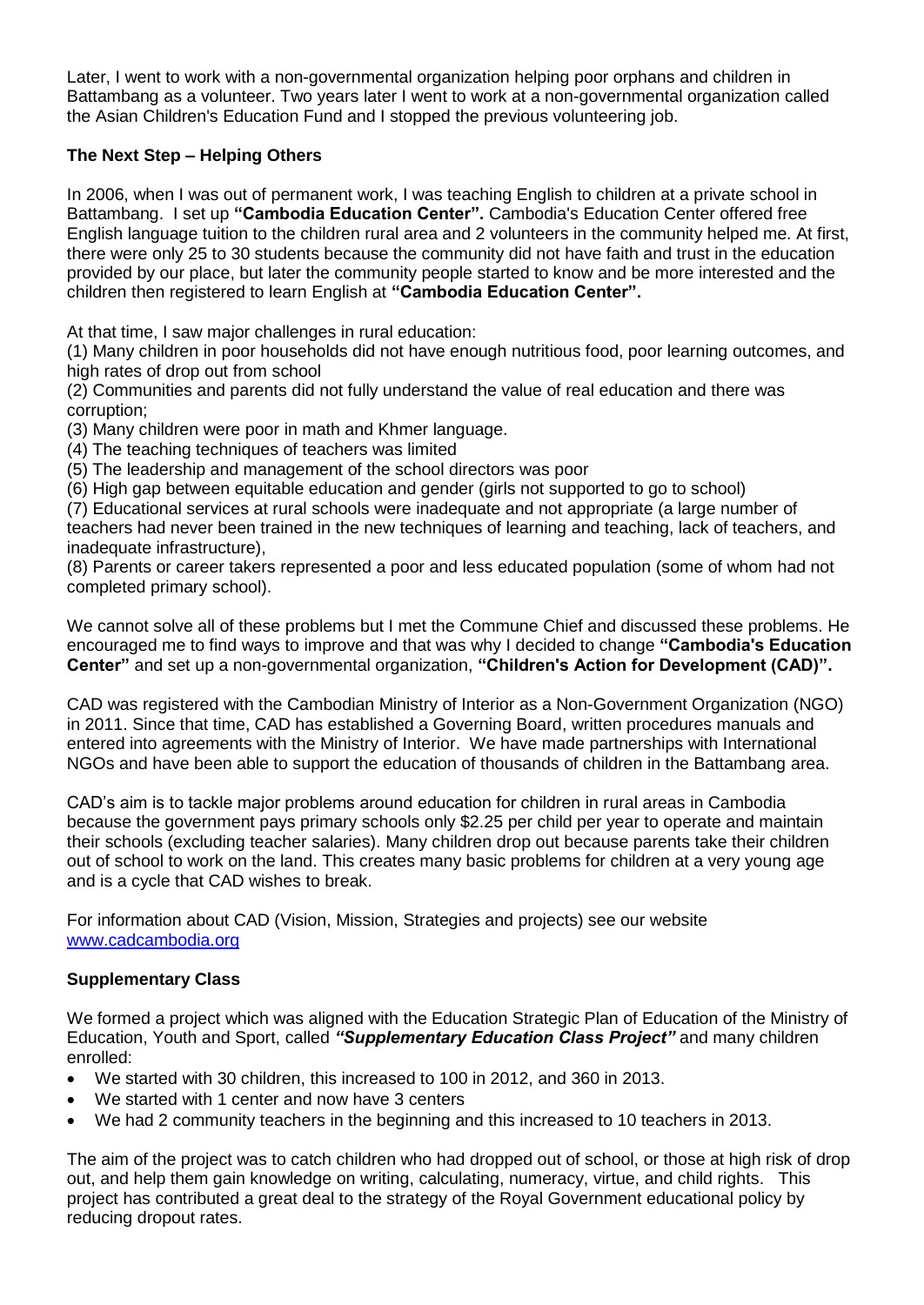In the beginning, I funded the supplementary classes myself and through donations of tourists. Local people allowed us to uses houses for free and Ek Phnom pagoda allowed us to use part of their pagoda. At this time, all the teachers were volunteers from Battambang University.

Then in 2011, I met a representative from Future Sense Foundation (FSF) which is a UK based volunteering organization who arrange for international volunteers to visit Battambang for periods of between one week and a few months. Now they pay for the costs of running the supplementary classes, including paying the teachers.

FSF volunteers improve the teaching skills of CAD teachers and work with them to:

- teach English, Khmer, math, life skills and sport,
- improve health through first aid, drug education, nutrition, hygiene and sanitation, clean water,
- providing healthy snacks
- support the Womens Handicraft Shop at Ek Phnom.

There are three CAD supplementary class schools in 2019. Children attend for 5.5 hours per day and are educated free of charge. Students are given pens, books, pencils and other materials. Children are also provided with water, food/snacks such as local cakes, bread and fruits. As at 2019:

- 360 poor children are enrolled in the class each year.
- 2,160 children are enrolled in free basic nutrition classes.

# **Early Childhood Programs**

As part of the supplementary class, two pre-kindergarten classes have been running since 2018, with 50 students successfully enrolled every year. The aim is to ensure these children receive Early Childhood Education (ECE) services before they go to primary school. The basic programs include literature, letters, drawing, numbers, colors, morals and songs.

They are poor children who lack school materials and nutrition and their parents are very poor and have irregular jobs. Some parents are farmers, some are fisherman, some are construction workers, farm workers and laundry workers. The kindergarten education class is free for them and they are provided school materials such as pencil, book, school bag and snack and water.

The Pre-kindergarten school was set up in the community by CAD with the support of Future Sense Foundation-UK.

#### **Supplementary Class Teachers**

Teachers who work in Supplementary Education Class (SEC) Project, are young people who live in the local community and they love to help the poor children in their community to have better life. All of these youth have worked very hard for these poor children and they also learned a lot of things about charity jobs, skills of teaching, learning English, communication skills and especially social work. They always love their job teaching the kids and love the students. Each of them has worked with our organization at least 2-4 years. They are a good youth role model for the nation.

Community teachers attend training provided by the supplementary class project on Methodology of teaching and lesson planning on the subjects of mathematic, Khmer literature, English, class management & child rights. This training is for 2 weeks and provided by senior staff officers from District Office of Education (DOE) and other training is given by more experienced volunteering teachers from our partner - Future Sense.

#### **Supplementary Class Supervision**

The senior officer of the supplementary class project has regular meetings with social and project staff and they visit the target schools to make sure that the children have improved in their study and also behave morally. They follow children who are often absent from their class and children who have problems with health, and work closely with parents and community to encourage these children to go to school regularly.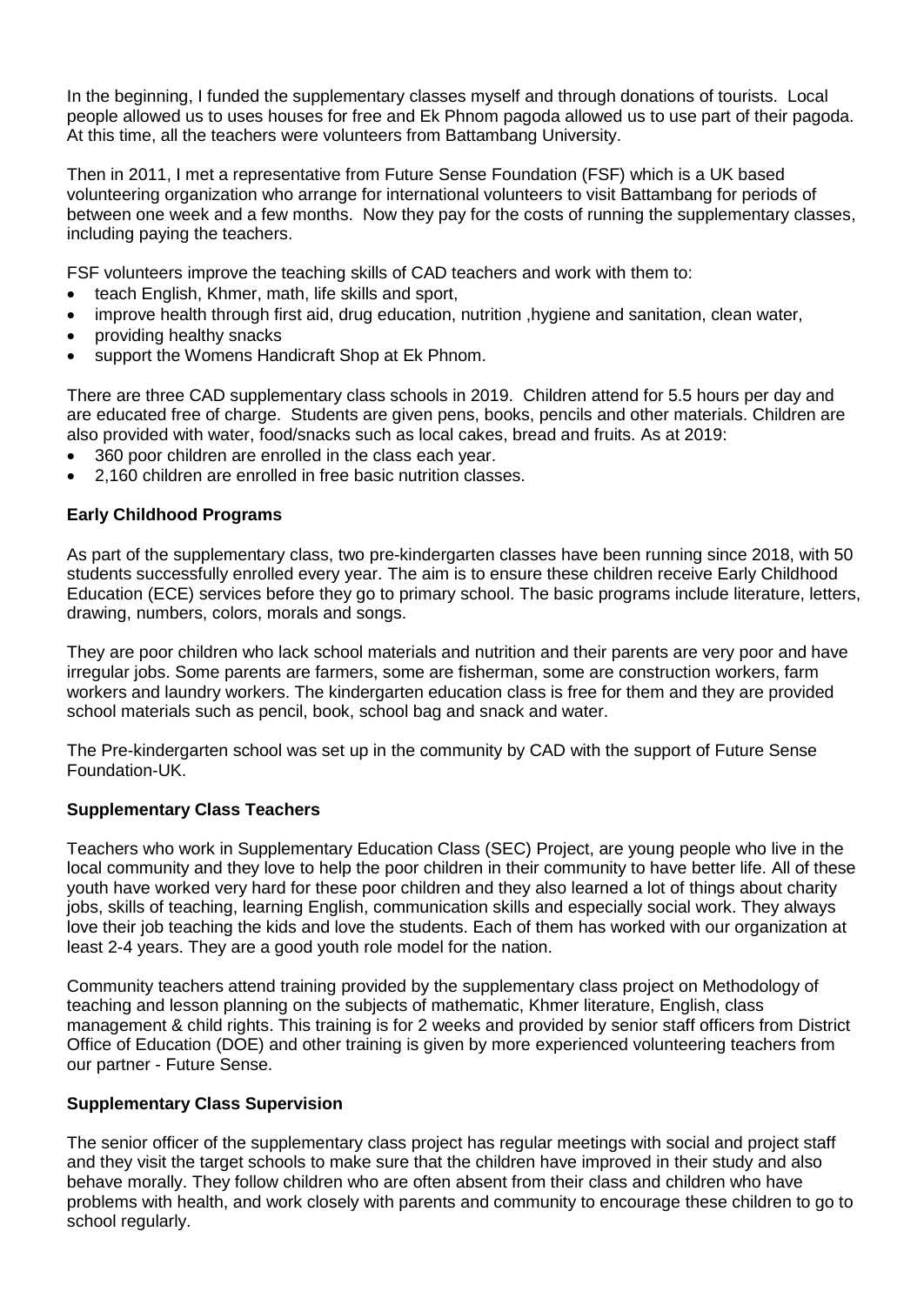CAD staff visit children at home to make sure there is no child abuse or child labor action from parents. CAD staff encourages parents to understand the lawful obligation of parents in sending their children to school and share child right issues as well. CAD staff meet children and parents to improve their study and we tell them that education is the most important for children, family and society because the root cause of poverty comes from illiteracy and poor education.

The project staff also join quarterly meeting with local government to share and receive updated information which relates to the children and women in the target area.

## **Other Supplementary Class Programs**

**Sewing Skills**. We implemented a livelihood activity program to help older youths who are too old to go to school or want to learn sewing skills. This program also assisted parents who do not have enough income.

**Dance Class**. To keep the children happy with their studies, we set up a dance class and run it every weekend on Sunday. The children who love this subject can register and come to learn the traditional dancing.

**Drawing Contest.** "Drawing and Painting" was offered at each of CAD's supplementary class centers under the theme: **"I love my community".** It was open to any children grade 4 to 6. All boys and girls must find their own way of painting, but the composition must be in accordance with the above topic. It's nice when they are able to show their achievement to each other. This is an activity that promotes children's right to participate in the expression of ideas or opinions and sends a message to the local authorities and other stakeholders to be more interested in the children and focus on the needs of children. The program is organized annually at community level.

**Soccer!** We created a happy sport, a soccer game for boys and girls at CAD. All of them have a full opportunity to play soccer together, share love, fraternity and experience to improve the children's health, decrease discrimination in gender equity and ensure lifelong learning for all, especially make the children happy including in their own life. There are 6 teams of soccer (72 children including 25 girls). We train our children at weekend and our children are invited to join in provincial regional soccer tournament every year.

**Lifeskills**. We teach the children life skills with vegetable growing because when they grow up it will improve food their food security. Life skill is done once a week in all centers - they grow flowers and other crops in their bio-gardens.

**Technology**. The technology day is moving forward so children have to learn about IT. Knowledge of English and electronics (such as computer use) by teachers in grade 4-6 is limited, especially as new principals have not yet been trained to learn electronic skills. We set up a computer class with 10 computers in community and there are 6 sessions per day. Each session is an hour duration. The children can learn from Monday to Friday. CAD also created our computer course with 3-6 months' duration which is aligned with MoE's IT program for all children in remote area. If they can use computer well at primary education level, it will help them in their higher education level and it will be easy to find a job in globalization day.

**Health and sanitation.** CAD conducted awareness raising on food safety, dengue fever and importance of clean water to community. Almost all people in rural areas did not know about food safety and they do not have enough clean water to drink. They did not boil water for use for their daily life. Now, many rich people use chemical fertilizers to kill insect in their rice field and when the rain come the rain bring all chemical liquid that affects health from field to the pond and wells and the children and people at rural area use this water. And people use chemical fertilizer to grow vegetables and use preservative powder to keep meat and vegetable fresh and longer age. These practices are often dangerous to the people and children at rural area. CAD social staff did awareness raising on these issues and tell them to keep away from chemical poisoned products and food.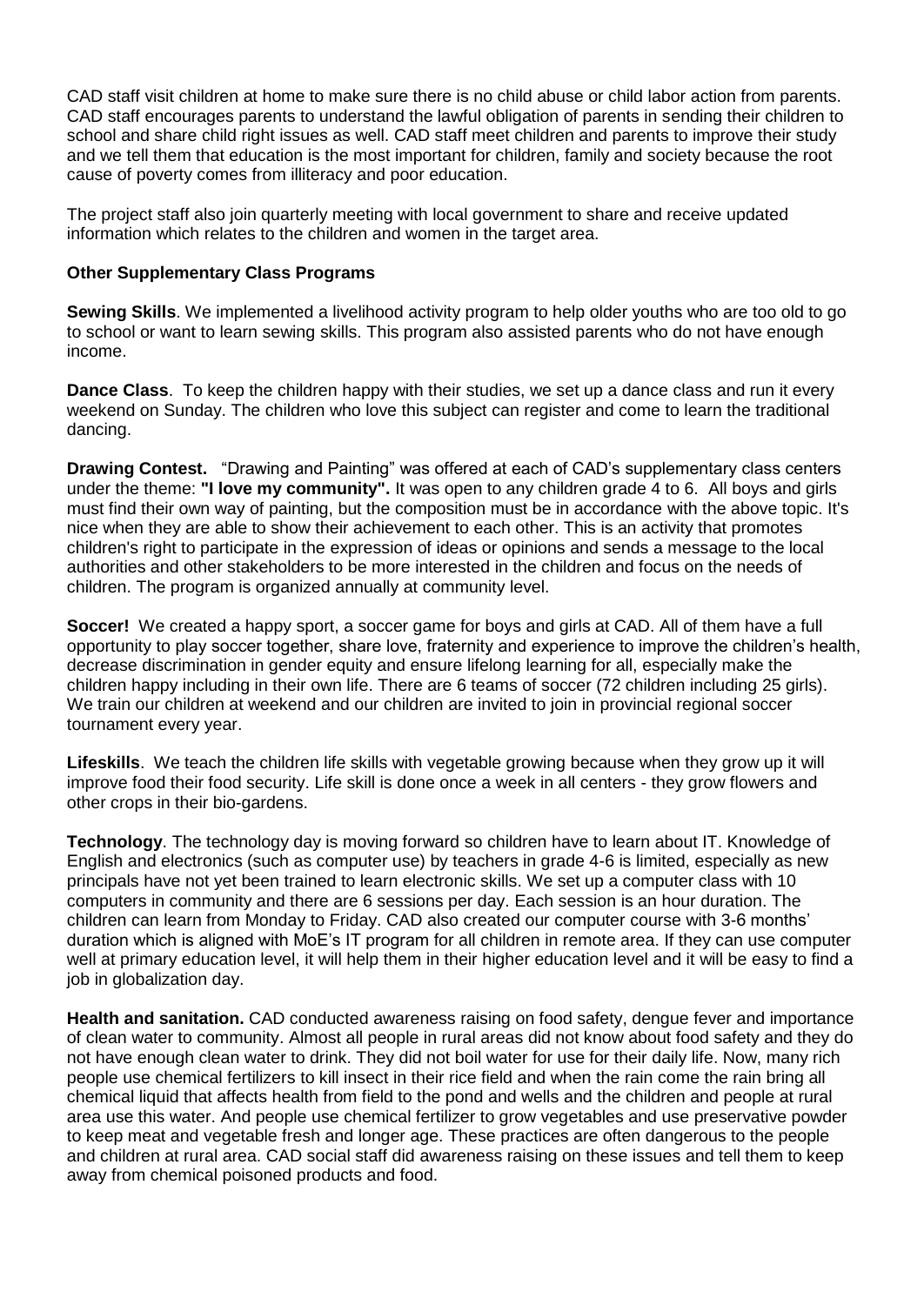**Road Safety**. To prevent and protect the children from traffic accidents and save money on health treatment, CAD educated the children about how to ride safely. This includes child protection and promote the children to be aware of traffic signs. We have also provided helmet and bikes.

**Boxing**. CAD and community boxing guys set up traditional boxing gym with the purpose of providing another kind of sport to boys, girls and youth who love this sport, and to protect them from drug use and keep all youth healthy. "Strong bamboo-shoot will grow into strong bamboo in the future". These youth learn boxing every day, 2 hours a day, from 4:00pm- 6:00pm.

**First aid training**. To respond to the child protection policy, first-aid training was conducted with student council groups in all target schools on cuts, wounds and bones broken.

#### **International Donors**

Let me introduce when I met all of my good friends from Australia. One day it was a destiny that I met my friend, Mr. Duncan Ward when he came to Cambodia and visited Battambang Region as tourist. Soon after that I met Wendy Trow when I joined in NGO partnership for Education networking meeting in Phnom Penh. Wendy had come to Cambodia to work for 18 months as a member of Australian Volunteers for International Development. Wendy and Duncan are both from Perth in Western Australia.

We have similar vision in charitable and social work and I told them about the issues in education and my future dream. Then my new Australian friends started to work very hard to help Children's Action for Development (CAD) until they can raise a lot of funds to help the children at rural area in order to improve education and living in Ek Phnom and Sangker districts of Battambang region in Cambodia. Duncan and his friends helped us in three stages:

- Phase 1: He helped fund the process of refining and strengthening staff capacities.
- Phase 2: He created a charity organization called Classroom of Hope with some of his friends
- Phase 3. In 2013, Classroom of Hope (COH) got a grant from Navitas and CAD began implementing "Child Friendly School Project.

**Classroom of Hope** (COH) is an international NGO raising funds to support Cambodia and other poor countries. COH is a strategic partner with the Children for Development Action Program, which has been helping thousands of poor children and hundreds of teachers in rural areas improve their lives and teaching skills. [www.classroomofhope.org.](http://www.classroomofhope.org/)

Wendy Trow from Australia, she sacrificed herself to help Mr. Thy Bunrith (Racky), a director of Children's Action for Development until this non-profitable organization received funding for implementing the "Child Friendly School / School for Excellence" project. She set up a generous small charity called One Family, helping CAD and also providing project support for Child Friendly Schools Project.

# **Child Friendly Schools Program**.

This is a great and beneficial project that has improved the quality of education in rural areas in Ek Phnom and Sangker districts in Battambang province since 2013. Up to now, funds from the Classroom of Hope have been spent with renewed dedication and effectiveness on:

(1) capacity building, teacher, principal and Central Committee supporting the schools. Focus on school development planning, governance, leadership and management,

(2) improving infrastructure, organizational structure and systems, clean water, toilet hygiene, basins water, drains, playground.

(3) providing scholarships to poor student,

- (4) effective teaching and learning training,
- (5) building school libraries and improving the environment of schools,
- (6) promoting child rights and involving children, families, and communities with schools.

Generous funding from the international donors shown at the end of this document resulted in the following key achievements between 2013 and 2019:

One new four classroom school was built at Ek Phnom (see section below about school builds).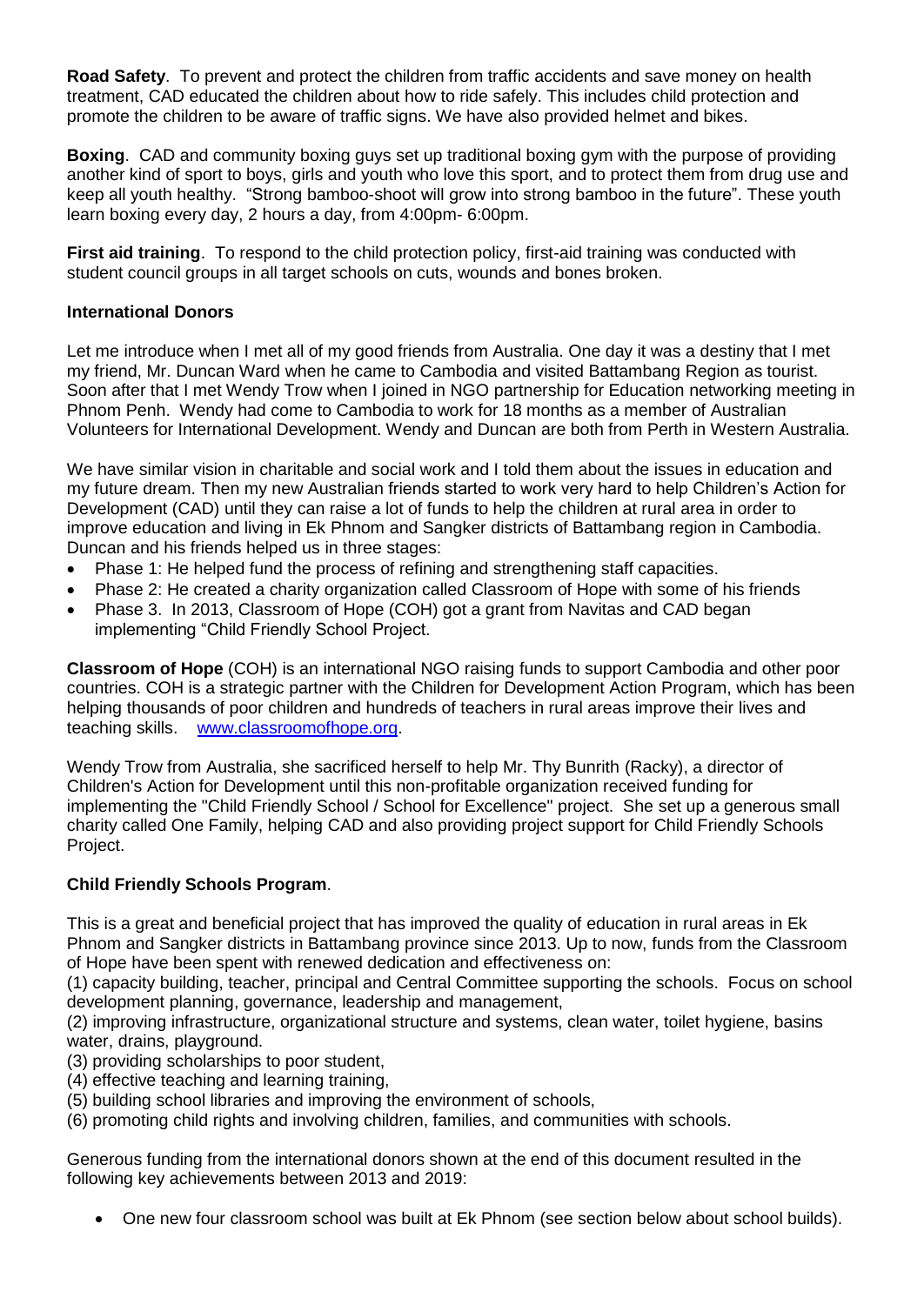- Refurbished 11 school buildings
- Supported 420 scholarship students
- Providing training workshops and materials to improve quality of teaching at 12 primary schools.
- Playgrounds were installed in 12 schools with the purpose of improving happy activity for the children while they are at school.
- Build toilets at 3 schools and repair toilets at 4 schools.
- The life skill on vegetable growth was done in 12 government primary schools to keep schools green, good environment. We built10 gardens and 8 geometric gardens.
- Installed water system, water basins, washing station etc at 11 schools
- Built water well at 4 schools
- Built 1 new library and 4 reading huts
- Built/repaired school entrance and fence at 6 schools
- Increased number of teachers from 29 to 43 and student ratio dropped from 61:1 to 38:1.

#### **The Success**

All of these inputs have made schools change their management and school support committees are now working with each other; teachers gain new knowledge, and methods on teaching and learning, the absence of children has decreased.

- Reduction of repeat rate from 15% to 5%
- Drop out rate was reduced from 20% to 3%

Teachers are excited to teach their students and decorate their classrooms with a variety of child-friendly classroom environments such as display the hand-crafted works in math, Khmer, social studies and social sciences.

In addition, the child labor abuse done by parents was reduced and they participated in school activities such as annual parent meetings and student incentives.

Four community kindergarten education centres were built during the implementation of the Child Friendly School Project. These are funded by the government and Commune Councils and community.

#### **Building New Government Primary Schools – We Need More!**

In the past time, Cambodia had plenty of forest and wood so many wooden school buildings and facilities were constructed by the Government and NGOs working in Cambodia. Now, many years later, many schools are getting old and most parts of the wooden schools are broken down by insects, termites, rain, natural disaster, low techniques of construction, poor functional maintenance of community and other corruption matters.

Even though the government and MoE have tried to work hard on this, the government does not have enough budget to repair and build more schools yet, **especially the schools at remote areas**. Many schools, including those built of concrete, are getting old and starting to break down - the walls, top roof, foundations went down and many schools have nearly fallen down so the teachers have stopped using. Some classrooms can only be used as stockrooms.

In the past two decades, there has been increasing number of children as they became enough school age, so they need school and education. Now it lacks a lot of schools in remote area so some schools have been built by the community from bamboo and thatched roof. Other schools were built from old wood with a metal roof and walls. The classrooms were too small so it made the children not safe to learn; there are not enough classrooms for the students and schools lack tables and chairs. More school construction is needed in remote area to improve education in Cambodia.

Classroom of Hope and its partner Navitas have agreed to fund **three** more schools during the period 2019 – 2022 and CAD is organising this activity so that the school meet the highest building standards.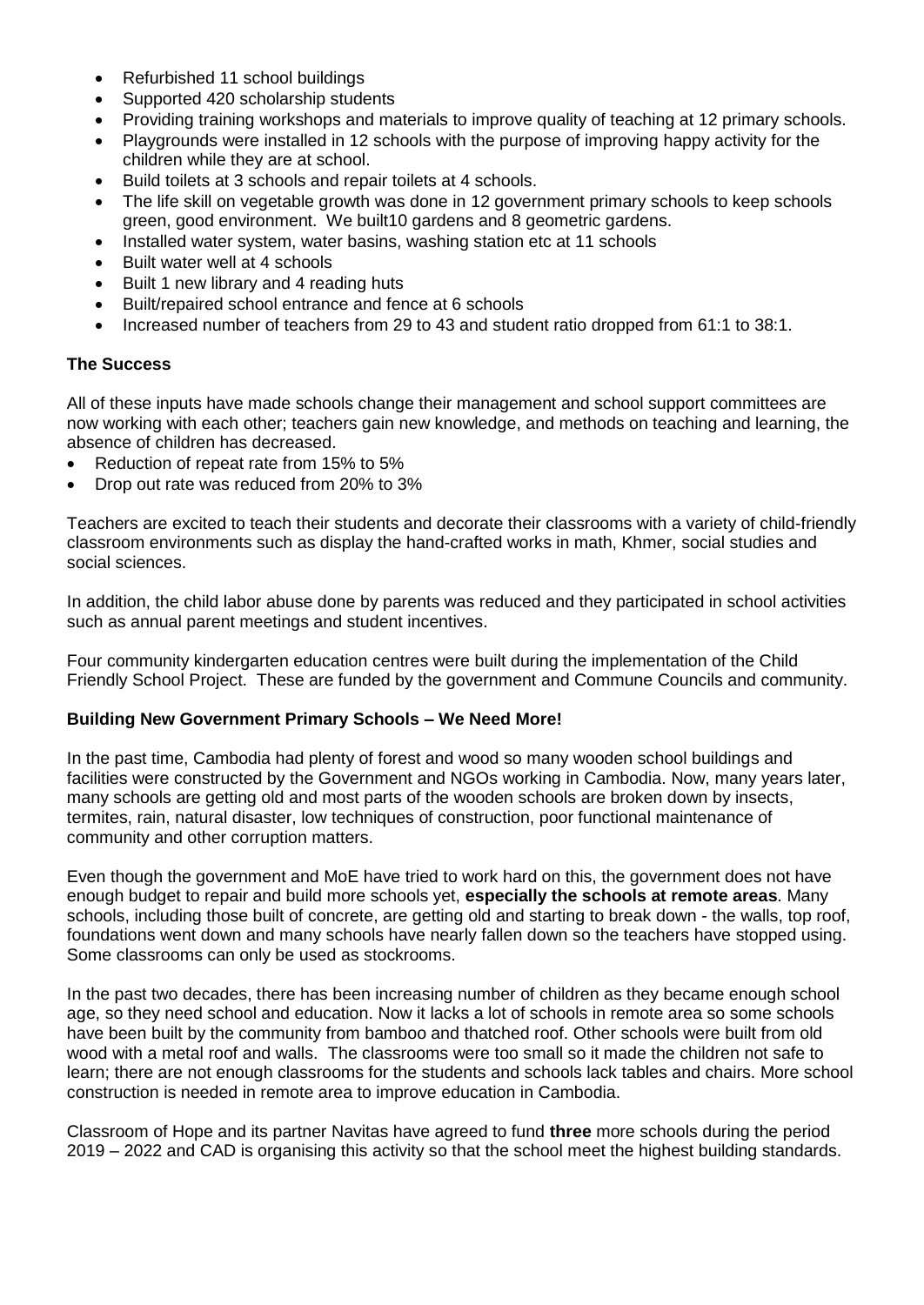## **Working with the Cambodian Government**

CAD has strong commitment and we have taken strategic action with stakeholders from the level of the Provincial Education Department, the District Education Office to the local community schools level. We signed an agreement and met with the Provincial Director of Education including key officials of the Provincial Education Department to present the project plans, activities and launch the projects.

CAD also meets regularly with School Director, School Support Committee, including the members of the village and village councils, to outline the goals, plans and activities in all the target schools.

CAD is dedicated to work with the Royal Cambodian Government as well as the Ministry of Education, development partners and NGOs, to provide both technical and financial support to improve education; from early childhood, primary education and more, so that we can achieve the strategic plan - Education Sector 2019 to 2023 and 2024 to 2030, Sustainable Development Goal (SDG4).

# **Thankyou**

I would like to thank very much to all readers who take your precious time to read my story of life and work from the beginning till now. I believe that all of the readers will at least learn a few points from this story. And I would like to apologize you in any non-intentional mistake occurred such as grammatical mistake, meaning & paragraph, and I wish all of you have good health win from all enemies and meet happiness and glory for all.

Below is this message in my own language

# **ເບື້ອສ**ໍາຮູ້ອ\$ເວນສຸວນ

ខ្ញុំបាទសូមថ្លែងអំណរគុណយ៉ាងជ្រាលជ្រៅដល់អ្នកអានទាំងអស់ដែលបានចំណាយពេលវេលាដ៏មានតម្លៃរបស់អ្នកដើម្បីអាន រឿងរ៉ាវជីវិតរបស់ខ្ញុំនិងការងារតាំងពីទំព័រជំបូងរហូតដល់ចប់។ ខ្ញុំជឿថាអ្នកអានទាំងអស់យ៉ាងហោចណាស់នឹងចាប់បានពីរបីចំណុច ពីរឿងនេះ។ ហើយខ្ញុំសូមអធ្យាស្រ័យចំពោះកំហុសដែលកើតឡើងដោយអច្ចេតនាណាមួយដូចជាកំហុសវេយ្យាករណ៍ អត្ថន័យពុំ សមរម្យ និងកថាខណ្ឌខ្វះចន្លោះ ហើយខ្ញុំសូមជូនពរអោយអ្នកទាំងអស់គ្នាមានសុខភាពល្អឈ្នះអស់សត្រូវទាំងអស់ និងជួបតែសេច ក្តីសុខនិងសិរីល្អសំរាប់ទាំងអស់គ្នា។